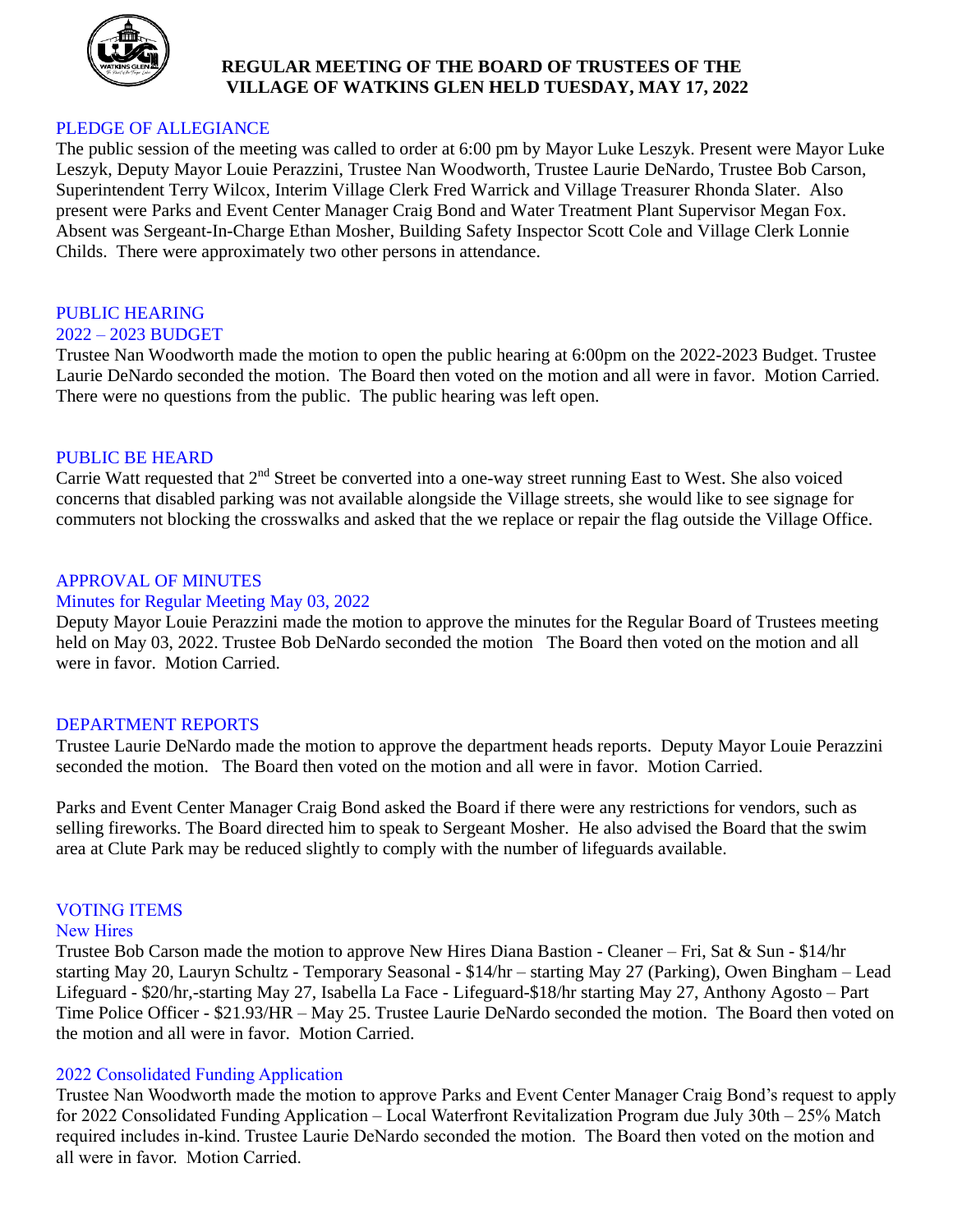## New York State 2022 Community Block Grant

Deputy Mayor Louie Perazzini made the motion to approve Parks & Event Center Manager Craig Bond's request to apply for New York State 2022 Community Block Grant – 2022 Public Infrastructure, Public Facilities & Community Planning -  $$1,000,000/$300,000/$50,000$  in potential funds – due July 29 – 25% match required includes in-kind. Trustee Bob Carson seconded the motion. The Board then voted on the motion and all were in favor. Motion Carried.

### Phone Stipends

Trustee Laurie DeNardo made the motion for phone stipends for Sewer employees Nicholas Leeber, Brad Gallow, and Streets employee Scott Taylor - \$30/month each. Trustee Nan Woodworth seconded the motion. Discussion followed regarding concerns that this would set a precedence and that other Village employees would be submitting requests to receive the stipend. The Board then voted on the motion. All were in favor except for Trustee Laurie DeNardo who opposed. Motion Carried.

#### Village Treasurer Position

Trustee Nan Woodworth made the motion to approve to post the Village Treasurer position. Deputy Mayor Louie Perazzini seconded the motion. The Board then voted on the motion and all were in favor. Motion Carried.

#### Sewer Credit Request

Deputy Mayor Louie Perazzini made the motion to approve Sewer Credit Request for Jackie Leszyk at 506 N. Porter in the amount of \$30 for a broken pipe. Trustee Nan Woodworth seconded the motion. Mayor Luke Leszyk abstained. The Board then voted on the motion and all were in favor. Motion Carried.

#### Resolution – Banking

Trustee Laurie DeNardo made the motion to amend the banking resolution with Community Bank removing Treasurer Rhonda Slater and adding Deputy Clerk/Treasurer Barbara Peterson. Trustee Bob Carson seconded the motion. The Board then voted on the motion and all were in favor. Motion Carried.

#### **Curbing**

Trustee Laurie DeNardo made the motion to approve curbing on the Eastside of Summit Avenue for \$16,245. Trustee Bob Carson seconded the motion. The Board then voted on the motion and all were in favor. Motion Carried.

#### AUDIT

#### General Audit

Trustee Nan Woodworth made the motion to approve the general audit dated May 16, 2022 in the following amounts:

| General                      | \$53,767.95  | Sewer              | \$113,483.22 |
|------------------------------|--------------|--------------------|--------------|
| Electric                     | \$147,974.09 | Water              | \$16,536.57  |
| Joint Activity (CVWRF)       | \$134,564.34 | Water Improvements | \$29,166.61  |
| <b>SCADA System Upgrades</b> | \$12,535.00  | Capital Projects   | \$4,911.00   |

Deputy Mayor Louie Perazzini seconded the motion. The Board then voted on the motion to approve and all were in favor. Motion Carried.

#### Online Audit

Deputy Mayor Louie Perazzini made the motion to approve the online audit in the amount of \$5,475.19 for the April sales tax. Trustee Laurie DeNardo seconded the motion. The Board then voted on the motion to approve and all were in favor. Motion Carried.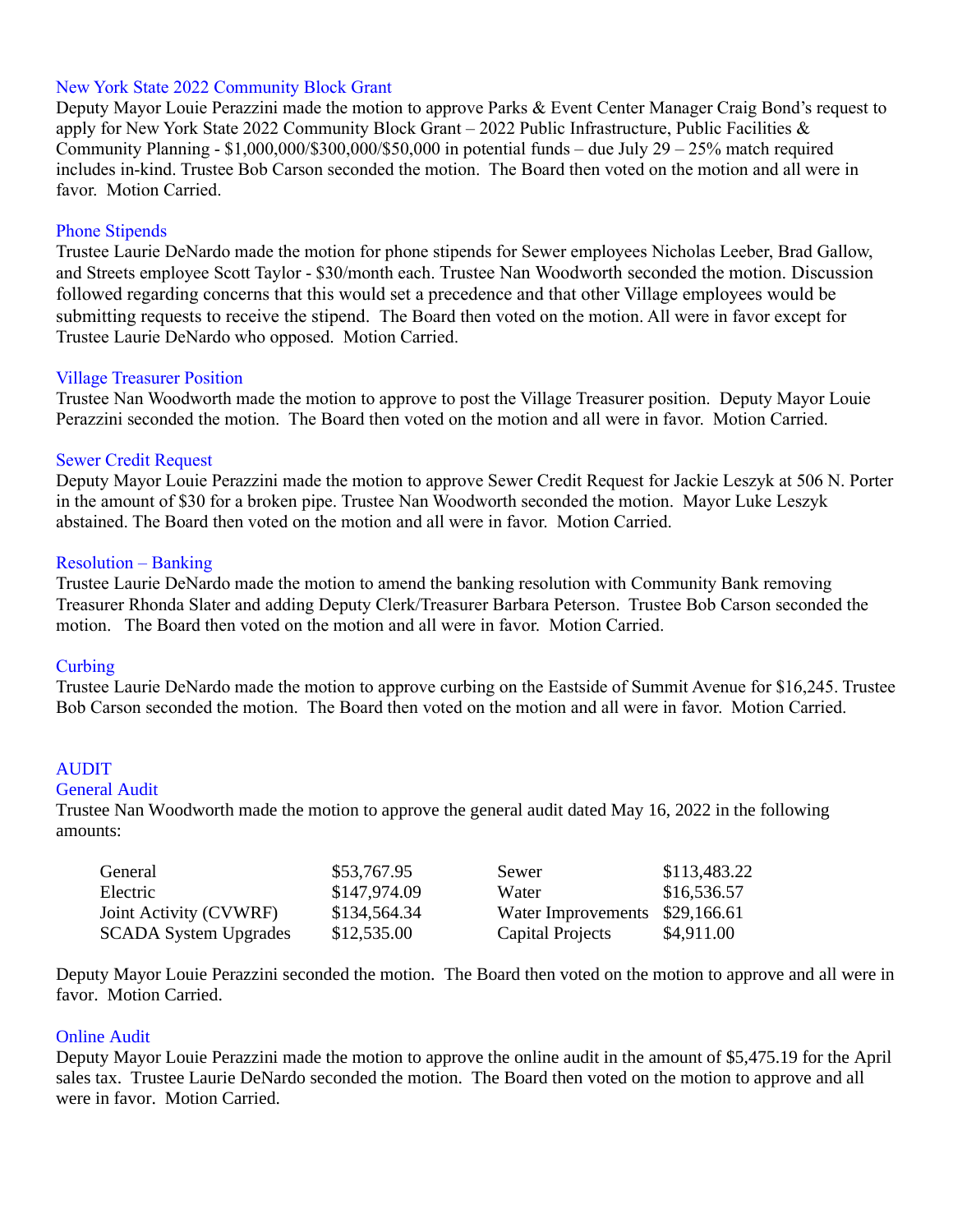# BOARD CONCERNS

#### Resignation Village Treasurer

Mayor Luke Leszyk announced the resignation of Rhonda Slater as the Village Treasurer effective May 27, 2022.

#### Campground Expansion

Park and Event Center Manager Craig Bond updated the Board on the expansion plans for the campground.

#### Events Tent 40x60

Park and Event Center Manager Craig Bond proposed to the Board the idea of purchasing an event tent for about \$16,000 that could recoup that money within two years and provide more availability to outdoor, revenue-generating events.

#### Hobart Stone

Park and Event Center Manager Craig Bond shared with the Board that Bridgett Hobart donated stone from the devastation at the Pentagon during the 9/11 attacks and proposed using the materials to create some form of memorial or other creative use for one of the Village parks. He added that there was no cost to the Village for receiving this as Hobart generously paid for the transportation of the stone out of her own pocket.

#### Renewal for Water Improvement Project BAN \$995,000

Village Treasurer Rhonda Slater advised the Board on the increase in the interest rate from .77% to 3.16%.

## Final Board Meeting

The Board agreed to hold a special meeting to approve payables on May 27, 2022 at 9:00 a.m.

#### Close 500 Block of N. Porter Street

Mayor Luke Leszyk discussed with the Board a request to close the 500 block of North Porter for a memorial service for Jimmy Minichello on June 4, 2022 from 12 p.m. to 4 p.m. The Board recommended the use of LaFayette Park.

#### Village Marina Opening and Street Clean-up

Trustee Laurie DeNardo offered thanks for everyone's involvement in the opening of the Village Marina and the Street Clean-up event.

#### Plugged Street Drains

Trustee Bob Carson discussed concerns of sewer drains being congested with debris and preventing proper drainage near the Steuben Street hill and Route 14. Deputy Mayor Louie Perazzini offered to inform the appropriate municipality.

#### Code Enforcement Officer

Trustee Laurie DeNardo inquired on the status of the Code Enforcement Officer position. The Board agreed to begin interviews in the following week.

#### CLOSE PUBLIC HEARING

Trustee Laurie DeNardo made the motion to close the Public Hearing at 6:54 p.m. Trustee Nan Woodworth seconded the motion. The Board then voted on the motion to approve and all were in favor. Motion Carried.

#### BUDGET APPROVAL

Trustee Nan Woodworth made the motion to approve the Village budget. Trustee Laurie DeNardo seconded the motion. The Board then voted on the motion to approve and all were in favor. Motion Carried.